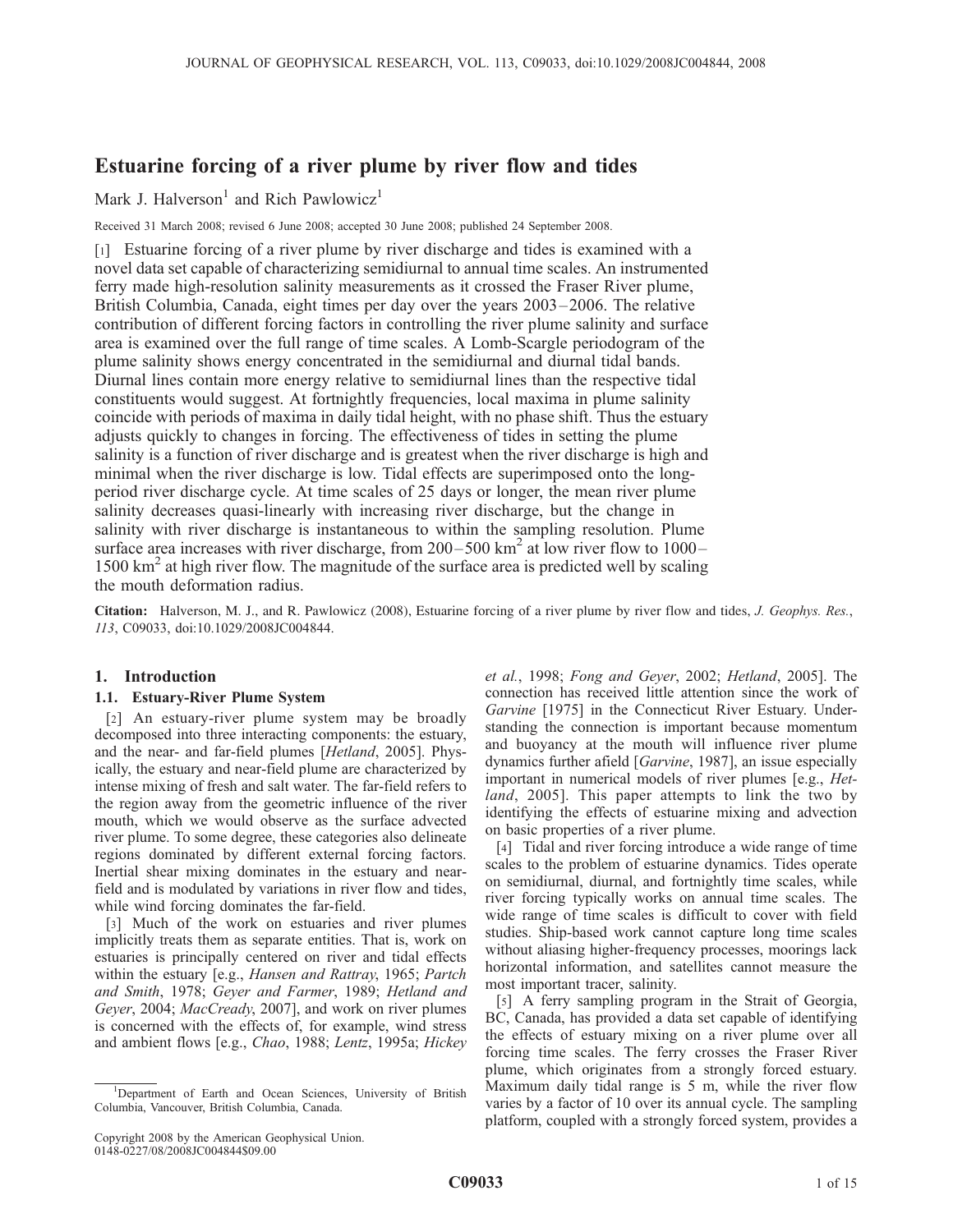unique opportunity to study the effects of estuary processes on the properties of a river plume.

# 1.2. Estuarine Mixing and Advection by Tides and River Flow

[6] River flow and tides are the primary external forces that introduce time dependence to estuarine salinity structure. River flow primarily introduces stratification while tides have a tendency to break down stratification. Because the external forcings mix and advect water in an estuary, they should affect basic properties of a river plume.

[7] Tidal asymmetry of estuarine flow favors mixing on ebb tides, when shear is maximized at the interface of the salt wedge and river water. In the Duwamish estuary, Partch and Smith [1978] observe that the vertical salt flux is ten times higher during ebbs than floods, and that nearly half of the total vertical salt flux occurs over a relatively short time during the ebb. In the Fraser estuary, Geyer and Farmer [1989] observe unstable waves on the salt wedge halocline, and show that the tendency to mix across the interface is a function of the tidal phase. The shear across the interface increases during the ebb phase until the Richardson number reaches a critical value. Geyer and Farmer [1989] hypothesize that the estuarine structure should be sensitive to the fortnightly modulation of tidal amplitude because of the sensitivity of shear across the interface to the strength of the ebb tide. Variation of mixing over a spring-neap cycle has been observed in the Columbia [Jay and Smith, 1990] and Hudson [Peters, 1997] estuaries.

[8] The ability of the tides to drive mixing is a function of river discharge in some estuaries. In the Columbia estuary, river flow modulates the ability of the tides to break down stratification at the salt wedge [Jay and Smith, 1990]. During high river flow, stratification is too strong for the largest ebb tides to create enough shear to break down the salt wedge. At low river flow, it is possible for the weakest tides to mix away the salt wedge.

[9] Advection of the estuary salt field by tides has received less attention than mixing, but in anticipation of our results we note that the position of the salt wedge with respect to the river mouth will likely affect plume properties. A salt wedge may move a significant distance over a single tidal cycle [e.g., Garvine, 1987; Kostaschuk and Atwood, 1990], at times comparable to the length of the salt intrusion itself.

[10] River discharge also sets the position of the salt wedge. An early theoretical investigation by Hansen and Rattray [1965] suggested that the steady state length of the salt intrusion should be inversely proportional to river flow. The inverse relation has been observed in number of estuaries [e.g., Abood, 1974; Kostaschuk and Atwood, 1990; Jay and Smith, 1990; Monismith et al., 2002]. A long estuary presents a greater surface area for mixing compared to a short estuary.

[11] With the cumulative understanding of mixing and advection processes in estuaries, we proceed to study their effects on the salinity and surface area of a river plume. As such this paper is organized as follows: In section 2 we describe the Fraser River, estuary, and Strait of Georgia. In section 3 we describe the characteristics of ferry sampling, the satellite imagery, and the forcing records. In section 4 we describe the mean horizontal structure of the plume and

analyze the time series of salinity and surface area. In section 5 we interpret the time series in terms of estuarine mixing and advection processes, and compare the results to other systems. Finally, in section 6 we summarize this work.

# 2. Study Area: Strait of Georgia and the Fraser River

[12] The Fraser River empties into the Strait of Georgia (hereafter SoG), a midlatitude semienclosed coastal basin situated between mainland British Columbia and Vancouver Island. The Fraser River is the single largest point source of fresh water into the SoG, making up  $50-85%$  of the total discharge of fresh water [Waldichuk, 1957; Crean et al., 1988; Pawlowicz et al., 2007]. Figure 1 shows a map of the lower SoG with 551 nm reflectance measured using the Moderate Resolution Imaging Spectroradiometer (MODIS). The Fraser River plume is formed by discharge from each of its three arms. The southernmost arm, carrying 87% of the total river flow [Crean et al., 1988], is 15 km due south of Vancouver. The SoG is approximately 30 km wide here, and observations show the plume can span the SoG under some conditions [Tabata, 1972]. Before reaching the SoG, the river follows a 9 km channel through tidal mud flats ending at the Sand Heads meteorological station. The channel is periodically dredged to a navigable depth of about 10 m but has a few pools of roughly 18 m depth. From the seaward extent of the mud flats the plume is detached from the bottom as the depth of the SoG increases quickly to greater than 100 m.

[13] Direct measurements of the Fraser River discharge at the mouth are not available but necessary for this paper. Thus we form an estimate according the method in Appendix A. The estimated daily average discharge at the mouth is shown in Figure 2 along with the measured discharge at Hope, the gauging station traditionally chosen to represent the river discharge. Discharge values in this paper will always be given for the mouth. Fraser flow is uncontrolled, and the annual discharge cycle is driven by early summer snow melt, providing freshet flows which peak in early June. Flows at the river mouth at this time range from 7500 m<sup>3</sup> s<sup>-1</sup> to 9000 m<sup>3</sup> s<sup>-1</sup> over 2003-2006, which is 1000–2000  $\text{m}^3$  s<sup>-1</sup> higher than the flow at Hope. By late summer, the discharge reduces to  $1000-1500 \text{ m}^3 \text{ s}^{-1}$  and remains low (with the exception of fall 2004) until the following spring. Our estimate shows the discharge at the mouth to be about 500 m<sup>3</sup> s<sup>-1</sup> higher than the discharge at Hope during normal winter flows. Winter rain storms often cause the discharge to more than double over the span of a few days, commonly from 1500 m<sup>3</sup> s<sup>-1</sup> to 3000 m<sup>3</sup> s<sup>-1</sup> or higher during rare cases (e.g., October 2003). During rain storms our correction can exceed 1000 m<sup>3</sup> s<sup>-1</sup>.

[14] Tides in the SoG are of the mixed type and characteristic of the temperate eastern Pacific. Both spring/neap (i.e., lunar phase) and tropic/equatorial (i.e., lunar declination) cycling produce a sizeable fortnightly modulation, thus we will generically refer to these as the fortnightly cycle. The minimum daily tidal range over the study period was 1.9 m, while the maximum was 5.0 m. Representative along-strait ebb tide currents reach 1 m/s in the narrow southern end of the SoG, near Tsawwassen, and decrease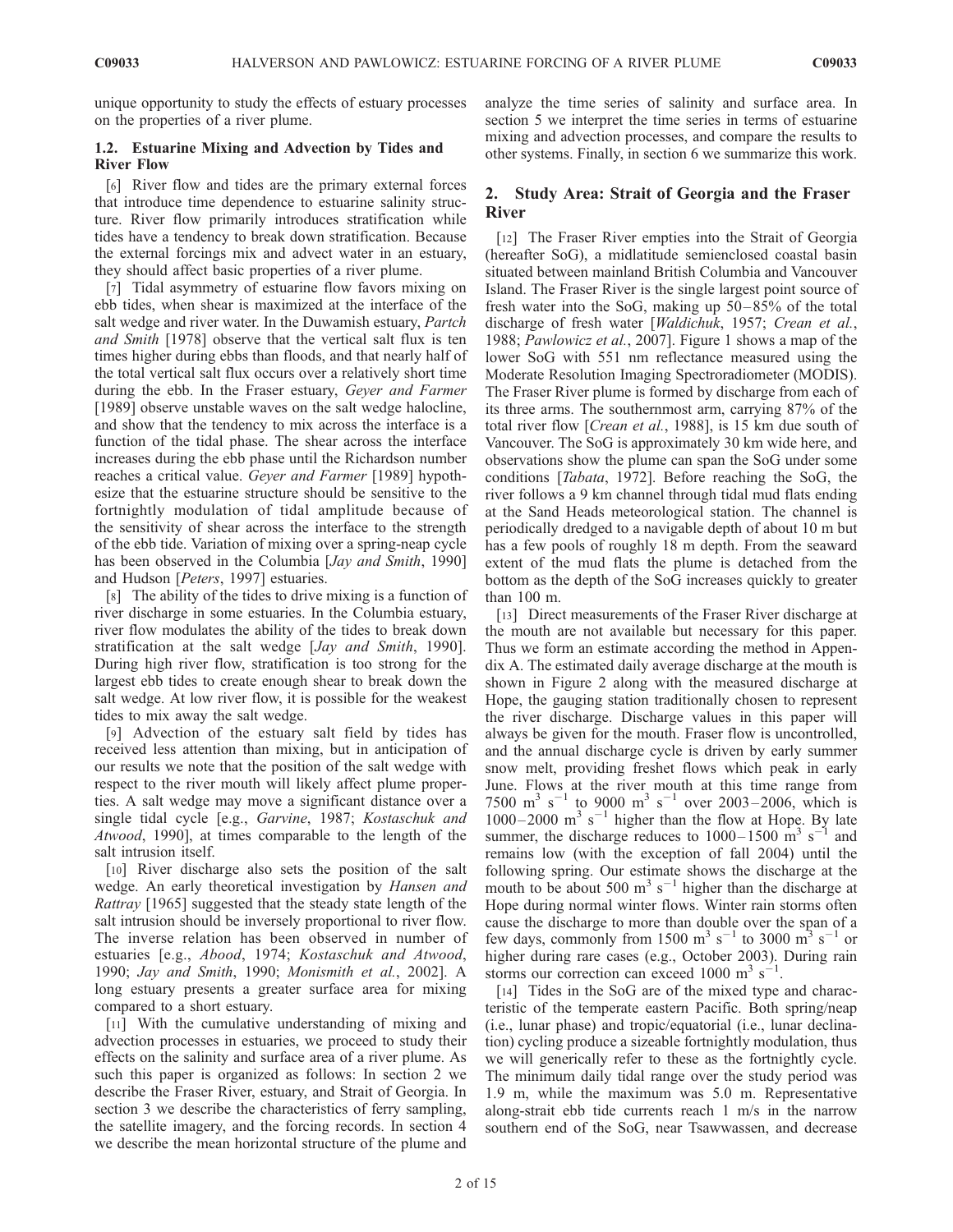

Figure 1. Map of the lower Strait of Georgia plotted on a MODIS 551 nm 1 km resolution image. The image was taken on 19 July 2005, while the river discharge was  $\sim 6000$  m<sup>3</sup> s<sup>-1</sup>. The plume appears as dark shades signifying a high reflectance. The small white points are 3 months of subsampled GPS fixes from the ferry. Westbound sailings are north of the eastbound sailings.

northward as the SoG widens [see Crean et al., 1988, Figure 1.19]. In the vicinity of the plume we estimate maximum tidal excursion to be 10 km. Tidal heights used in this paper were those predicted for Point Atkinson, BC, located 25 km north of the Fraser River mouth. Tidal records are available closer to the river mouth, but we sought a time series uncontaminated by the river stage.

### 3. Methods and Data

# 3.1. Ferry Observations

[15] The primary data set was acquired from a collection of sensors aboard the British Columbia Ferry Services Inc. vessel, The Queen of New Westminster. For a month in spring 2003, another instrumented vessel, the Queen of Alberni, serviced this route. The ferry makes four round trips from Tsawwassen to Duke Point each day (see Figure 1). The track essentially runs along strait, oriented to the northwest/southeast. The first sailing departs Tsawwassen at 0515 local time, and the last sailing departs Duke Point at 2345 local time. A complete transect covers 70 km and takes 2 h.

[16] Ferry data began on 13 January 2003, and continued until 29 October 2006. Every winter the ferry was removed for an annual refit, creating month-long data gaps. Occasional instrumentation problems caused additional gaps in the data record, the longest being a month in May 2004.



Figure 2. A time series of Fraser discharge at two locations, Port Mann (thin black) and Hope (thick gray). The discharge at Port Mann has been estimated according to the method described in Appendix A whereas the Hope discharge is measured directly by the Water Survey of Canada.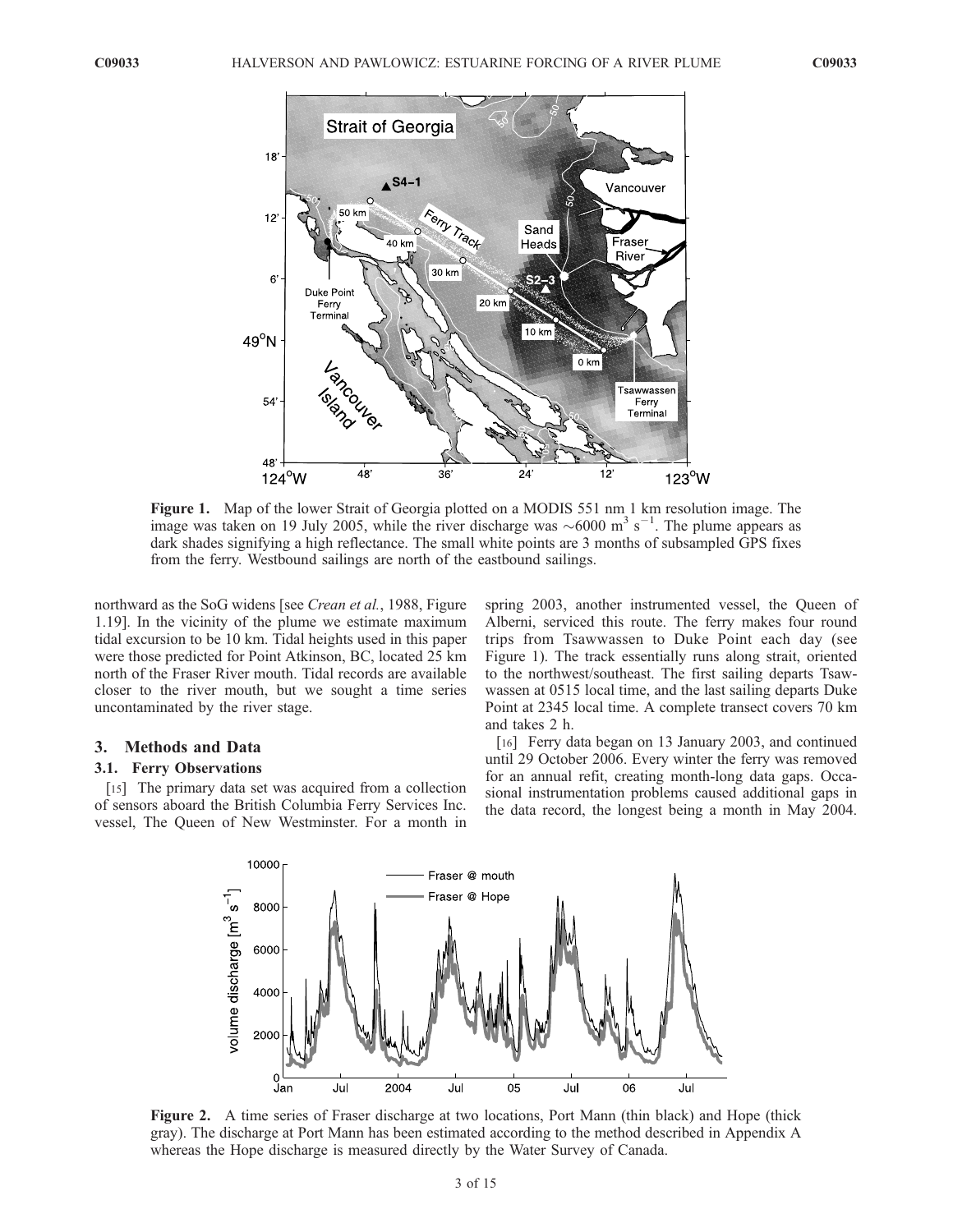

Figure 3. Average horizontal plume salinity structure (thick line) with  $5, 25, 50, 75,$  and  $95%$  percentiles (thin lines) as functions of along-strait distance. The vertical dashed line marks the along-strait distance closest to the Fraser River mouth.

Other gaps typically last a few days and occur infrequently and sporadically through the time series.

[17] The instrument suite includes chemistry-free sensors to measure several oceanographic variables. In this paper, we will only make use of salinity, measured by a Seabird SBE45, and GPS position. The thermosalinograph samples at 5 s intervals and GPS fixes were taken at 10 s intervals. The thermosalinograph precision is  $\pm 0.005$  PSU, but regular lab and factory calibrations revealed that fouling occasionally freshened the salinity by up to 0.6 PSU. Because the plume was identified by relative changes in salinity along a transect, and because the salinity can vary by 10 PSU in a single transect, we do not correct for fouling.

[18] Our system, located in the engine room, draws a continuous stream of water from the ship's engine seawater cooling system. Engine cooling water is pumped into a sea chest, located midship, from a depth of 3.5 m. Hull depth may vary by up to 40 cm depending on payload. A direct comparison of the ferry salinity with CTD profiles taken near the ferry suggest that the source water is effectively drawn from about 2 m because of mixing by the hull.

[19] The ferry travels at roughly 20 knots, and thus the highest achievable spatial resolution is 40 m (for a 5 s sampling interval). However there is a delay of about 3 min between the time water enters the sea chest and the time when it passes through our instruments. While in the sea chest, water can mix and effectively decrease the spatial resolution. If we take 3 min as the minimum temporal resolution, the spatial resolution becomes 1.9 km.

[20] Data quality control and processing includes discarding data obtained while in port and during equipment servicing. The data is binned to 30 s intervals, and then gridded according to along-strait distance by projecting the tracks onto a line running along the center of the SoG (see Figure 1).

[21] The high spatial resolution allows the plume boundaries to be identified from a ferry transect according to the salinity record. The details of how the plume is chosen is outlined in Appendix B. Spatial averages of relevant sections of the ferry track are taken to form time series. We will work with high- and low-resolution time series of plume surface area and salinity. The high-resolution time series are irregularly spaced in time because of the ferry sailing schedule. The low-resolution version is constructed by forming daily means of the high-resolution time series. When regularly sampled data is required, as for some spectral analysis, data gaps were filled with a constant value to minimize spurious peaks in spectral analysis. The value assigned to a gap was calculated by taking the mean of the salinity 4 days on each side of the gap.

#### 3.2. Satellite Imagery

[22] A series of 92 images were obtained from the Moderate Resolution Imaging Spectroradiometer (MODIS) instrument aboard the Aqua spacecraft. Though an image is available from MODIS at a given location every 1 or 2 days, only 92 images were free of clouds and coincided with days in which ferry data was available. We used the narrow band  $(\sim]10$  nm) 1 km images at 551 nm. They were spatially subsetted to include the Straits of Georgia and Juan de Fuca. Default calibration factors were used to process the files into Level 2 products giving top of atmosphere leaving radiance. The images chosen nearly span the ferry program, from 4 February 2003 until 24 April 2006. Every image was taken between 1245 and 1430 local time.

[23] River plumes are generally more reflective than sea water at visual wavelengths [Kirk, 1994; Li et al., 2003] because they contain a higher concentration of suspended sediments. We found the highest contrast between SoG water and Fraser River plume water at 551 nm. The plume was chosen in each image semiautomatically. More objective methods may be desirable [e.g., Thomas and Weatherbee, 2006], but the variability in the plume spectral signature and the manageable number of files made it unnecessary. We justify our method because comparisons of ferry salinity and satellite radiance showed a good correlation, with high radiance corresponding to low salinity. The correlation indicates that the ferry and satellite measure the same plume (i.e., the sediment and salinity plumes represent the same water mass).

# 4. Results

# 4.1. Horizontal Plume Salinity Structure

[24] Visual examination of some of the 8502 ferry transects reveals a large degree of variability, both in the alongstrait salinity structure, and in a time series of salinity at any point in the transect. The mean plume structure is shown in Figure 3, formed by averaging all of the ferry transects. The lowest mean salinity is 22 PSU, found at along-track distance 16 km, which is the closest point of the transect to the mouth of the Fraser River (see Figure 1). The distance between this point and the westbound transect is typically 5.5 km and the distance from this point to the eastbound transect is 8.9 km. This feature will be referred to as the plume ''core.'' The average along-strait extent of the plume, bounded by the region of near-constant salinity at the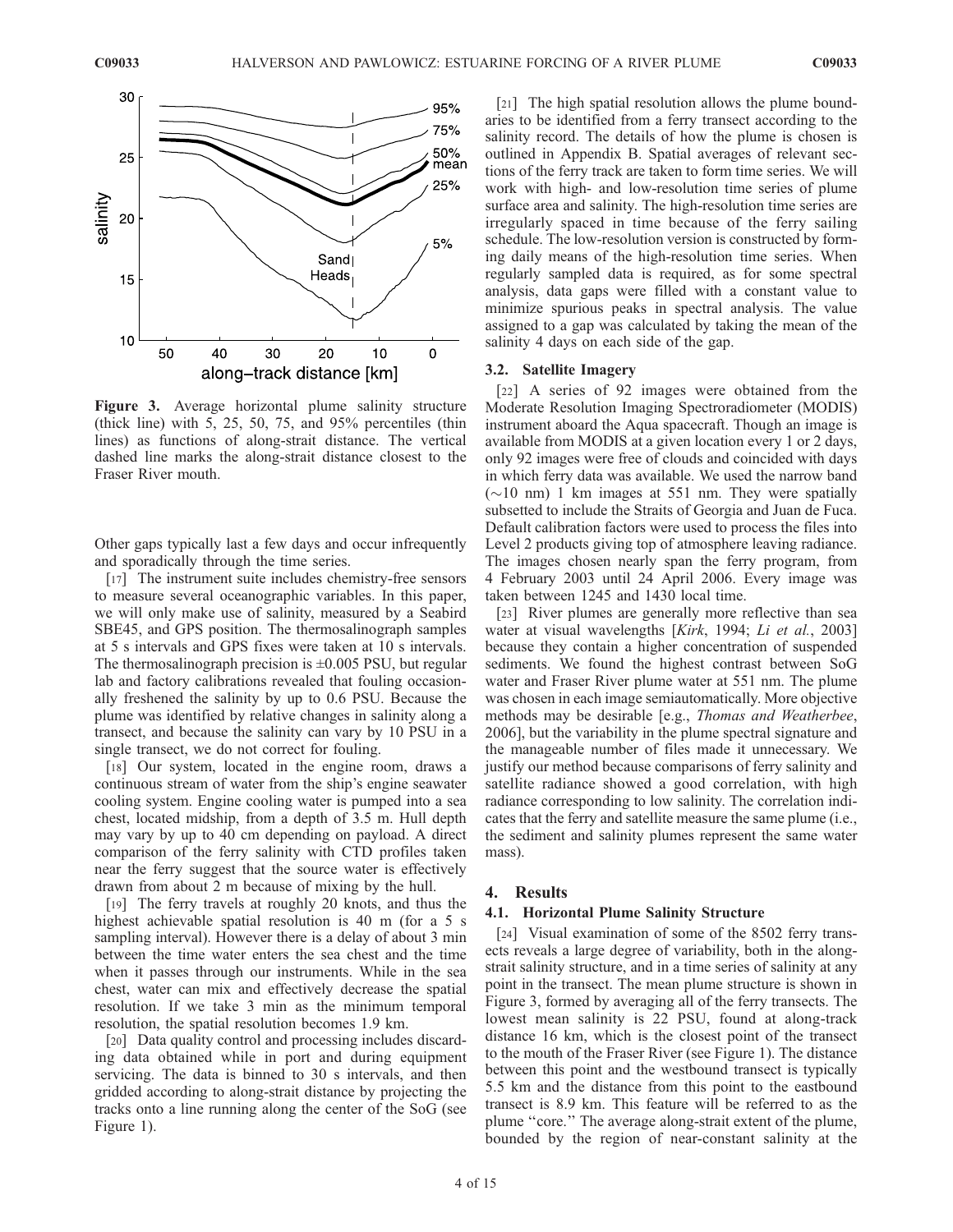

Figure 4. Full time series of mean daily plume salinity (black line) and reference salinity (gray line). The heavy lines are salinity filtered with a 25 day Hamming window. The shaded curve is the Fraser flow at the mouth. Each panel is a year of data: (a) 2003, (b) 2004, (c) 2005, and (d) 2006.

western edge, is 45 km from the reference distance and 33 km from the river mouth. Outside of the plume the mean salinity is 26.5 PSU. This water will be referred to as the reference salinity or SoG surface water. The salinity gradient on both sides of the plume core is 2.2 PSU/10 km. We note that the horizontal salinity gradient of the mean transect is much weaker than the gradient in any single transect. The plume front changes location on the basis of the external forcing and averaging over many tracks lessens the gradient (note the sharp gradients in the single transect shown in Figure B1).

[25] Deviations from the mean salinity transect may be substantial. The distribution of salinity at any location is not symmetric about the mean transect. Fresh anomalies have a greater excursion from the mean than saline anomalies, thus we present the 5, 25, 50, 75 and 95% percentiles in Figure 3 to quantify the variability. The distribution of salinity is widest at the core of the plume and narrows toward either end. At the core of the plume, only 5% of the observations had a salinity less than 12 PSU and the minimum salinity at this point is near 5 PSU. Only 5% of the measurements at

the core of the plume exceed 28 PSU, larger than the mean reference salinity. By definition this is not plume water, but such a salinity is possible if the plume happens to be outside the ferry track. The reference salinity is rarely lower than 22 PSU or greater than 29.5 PSU.

# 4.2. Plume Salinity

[26] The nature of the ferry track does not allow us to compute a true spatial mean of the plume salinity (e.g., the volume average of salinity within some isohaline). Instead we define a mean salinity equal to the spatial average of the section of the ferry transect within the plume. We expect our definition to be a meaningful proxy for the true mean plume salinity based on comparisons with 48 CTD profiles taken in the plume over the years 2002 – 2005. The profiles were taken semiregularly at a hydrographic station 4.5 km from Sand Heads (Figure 1). They show that the plume depth, defined as the base of the strongly stratified surface layer, ranges from 4 to 8 m. As the ferry samples at about 2 m (i.e., a depth less than or half of the plume thickness), and the salinity profiles are linearly stratified, the ferry effec-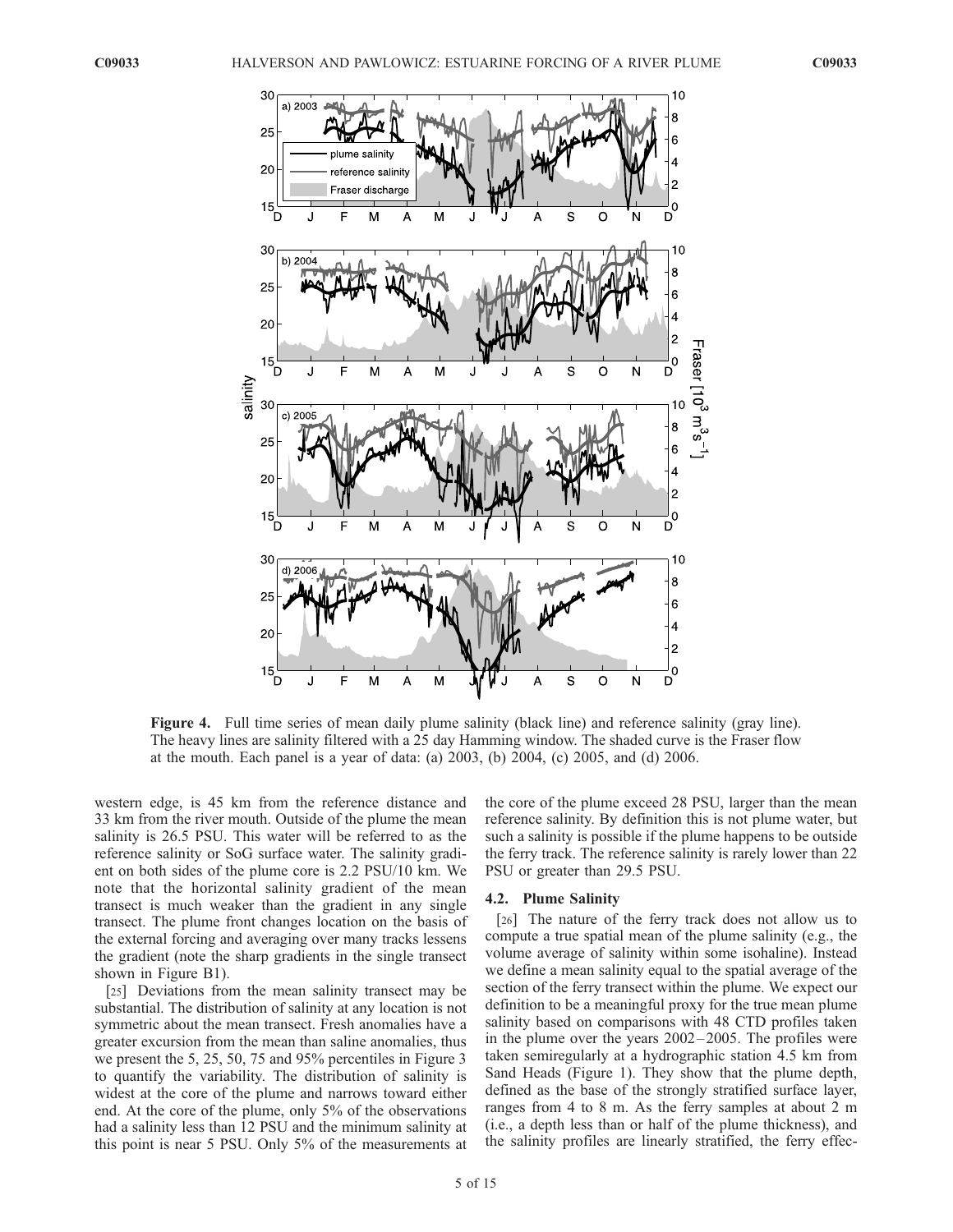

Figure 5. Fraser plume salinity (solid circles) and reference salinity (open circles) as functions of Fraser River discharge. The regression is between the 25 day filtered time series of salinity and the 25 day filtered time series of river discharge. The solid lines illustrate the regressions and were estimated by the LOESS algorithm.

tively measures the vertical mean. The potential error introduced by this assumption is relatively small. For example, if the salinity linearly increases from 20 to 30 over 10 m, the 2 m salinity is 10% smaller than the mean salinity.

#### 4.2.1. Subtidal Variations

[27] Figure 4 shows the complete daily binned time series of plume and reference salinity. Each panel shows 1 year of data. We anticipate the Fraser River to be important in setting the salinity and thus include a time series of

discharge at the mouth as the shaded area. Three trends immediately stand out: the strong covariance of the plume and reference salinity with river discharge, the  $10-20$  day fluctuations superimposed on the seasonal changes, and the correlation of reference salinity with plume salinity. We include 25 day low-pass filtered curves of salinity in Figure 4 (thick lines) to illustrate the seasonal changes. The freshest water occurs early in June during the freshet. At this time the reference salinity can be as low as 20 PSU and the plume salinity as low as 10 PSU. Other significant discharge events, such as in October 2003 and January 2005, can drive the reference and plume salinity to freshet levels. During low-flow periods (e.g., late fall) the reference salinity is roughly 28 PSU and the plume salinity is near 25 PSU.

[28] The time series of plume salinity suggests that the Fraser river correlates with plume and reference salinity, but only on time scales greater than about 15 days. Figure 5 shows the reference salinity and plume salinity as a function of Fraser river discharge at the mouth. Each time series has been filtered with a 25 day Hamming window and subsampled to remove autocorrelation. The solid lines are calculated with LOESS, a nonparametric data smoother [Cleveland, 1979]. The salinity of each decreases quasilinearly with increasing discharge, the plume salinity decreasing more sharply.

[29] The time series of plume salinity (Figure 4) appears to contain a periodic component on  $10-20$  day scales superimposed on the Fraser discharge signal. To examine this in more detail, Figure 6 shows a variance-conserving power spectrum of the daily mean plume salinity. The spectrum was computed with the Welch method [e.g., Percival and Walden, 1993] using a 200 day Hamming window with a 50% overlap yielding 26 effective degrees of freedom. The  $2\sigma$  intervals around the spectrum were derived from the distribution of Monte Carlo realizations. Also shown is the power spectrum of the Fraser River discharge



Figure 6. Variance conserving spectrum of the mean plume salinity (thick solid line) and the Fraser River discharge (thin solid line) with their respective  $2\sigma$  confidence intervals. Both spectra were calculated using the Welch method with a 200 day window and 50% overlap, yielding 26 effective degrees of freedom.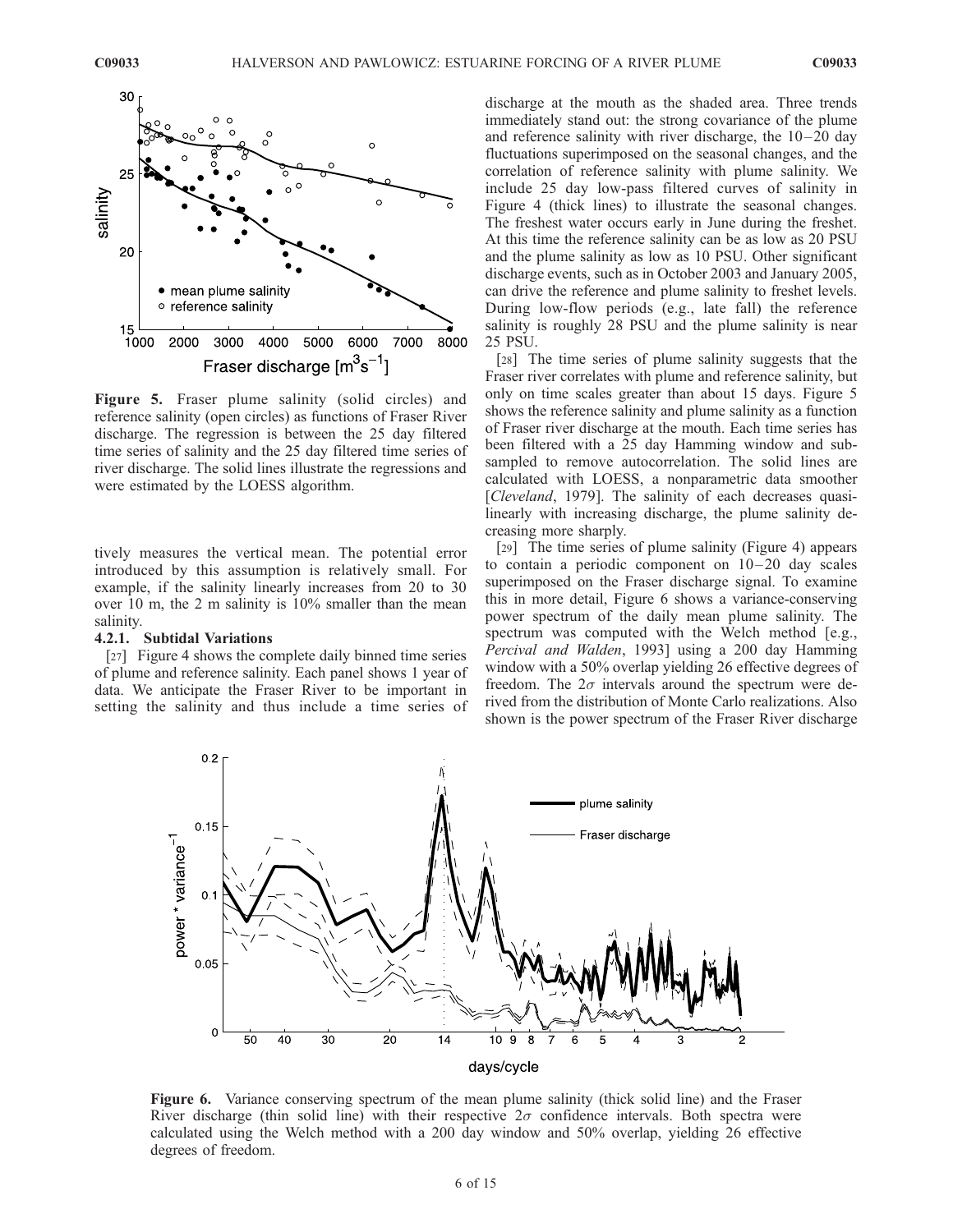

Figure 7. Time series of plume salinity (open circles and solid dark line) and predicted tidal height at Point Atkinson (solid gray line). Each panel displays 10 days of ferry data: (a) 10 days in mid-June 2006, during high river discharge  $(\sim 8500 \text{ m}^3 \text{ s}^{-1})$ , and (b) 10 days in February 2004, during low river discharge  $(\sim 1300 \text{ m}^3 \text{ s}^{-1})$ . Note the smaller variance in plume salinity during winter and the lower sensitivity to the large diurnal ebb tides.

calculated with the same window parameters. Notable peaks in plume salinity appear at  $\sim$ 35, 14 and 10.7 days. The broad peak at  $35$  days is caused by the  $30-40$  day long gaps in the time series which appear when the ferry is taken off route for its annual refit. The physical cause of the peak at 10.7 days is unclear. If spectra are computed with 1 year of data, instead of the full 4 years, the peak at 10.7 days only occurs in 2005 (whereas the peak at or near 14 days occurs each year). The peak in salinity spectral energy at 14 days and the lack of a similar cycle in the Fraser spectrum suggest that the plume salinity may be influenced by fortnightly cycling in tides, and will be investigated further in section 5.1.2.

### 4.2.2. Tidal Variations

[30] To determine the importance of tides on daily time scales we make use of the high-resolution ferry time series. A time series illustrating the importance of individual ebb and flood cycles on plume salinity is shown in Figure 7. Figure 7a plots the ferry salinity and the tidal height at Point Atkinson over a period of 10 days in June 2006, while Figure 7b shows a period of 10 days in February 2004. In the summer, the most striking trend is the decrease in salinity found at lower-low water. Higher-low water also corresponds to local minima in salinity. The change of salinity from higher-low water to lower-low water can reach 5 PSU. The tidal nature of the plume salinity appears to be seasonally modulated, as Figure 7b shows less variation over a tidal cycle. The salinity at lower-low water may be up to 2 PSU lower than during other times in the tidal cycle.

[31] We make use of the Lomb-Scargle method [*Lomb*, 1976; Scargle, 1982] to study the frequency composition of the high-resolution plume salinity time series. A standard spectral estimator could not be used because the ferry sailings are not spaced at regular intervals. The oversampling factor was set to 4 (corresponding to about 1/2 h), and we use the full time series to gain the highest possible frequency resolution,  $\Delta f = 1.8038 \times 10^{-4}$  cycles/d. The resulting periodogram is shown in Figure 8, but the frequency axis is limited to focus on the semidiurnal (Figure 8a) and diurnal (Figure 8b) tidal frequencies. The 99% significance level for spectral lines is shown by the horizontal broken line. Statistically significant peaks tend to cluster around frequencies of one, two, four, and five times daily, fortnightly, semiannually, and annually. Annual and semiannual peaks are caused by the river freshet, while the fortnightly peaks are expected on the basis of the 14 day cycle observed in the Welch periodogram (Figure 6) of daily binned salinity. The cycles at four and five per day are caused by fact that the eastbound and westbound ferry tracks are not exactly colocated (Figure 1) such that the ferry's westbound track lies closer to the Fraser River mouth than the eastbound track. The proximity causes the westbound tracks to have a lower salinity (average of 1 PSU over the whole time series). Because the westbound sailing departs every 5 h, a cycle is created at  $4-5$  d<sup>-1</sup>.

[32] Every statistically significant diurnal and semidiurnal peak in the plume salinity occurs at a known tidal frequency except for the peak at 24.092 h. Here we define the known tidal frequencies to be the 67 constituents which would be used in a harmonic analysis of a 1 year time series with the MATLAB fitting software, T\_TIDE [Pawlowicz et al., 2002]. However, there is not a significant cycle in salinity at the frequency of every tidal constituent. The line heights relative to  $M<sub>2</sub>$  of all statistically significant peaks are listed in Table 1 along with the elevation amplitude of the respective tidal constituent. We also include constituents with elevation amplitudes exceeding  $5\%$  of  $M_2$ , though their line heights in salinity were not significant. In anticipation of the discussion on the importance of ebb/flood cycles on plume salinity, the amplitude of each constituent multiplied by its period is included in Table 1. This quantity will be used as a proxy for the horizontal excursion by the constituent, and will be discussed in detail in section 5.1.2. Within the diurnal band, significant spectral power was found at the frequencies of K<sub>1</sub>, P<sub>1</sub>, O<sub>1</sub>,  $\psi_1$ , and  $\pi_1$ . The peak at Q<sub>1</sub> was not significant. In the semidiurnal band, the power at  $M_2$ ,  $K_2$ , and  $T_2$  is significant, while the power at  $S_2$  and  $N_2$  is not.

[33] In the salinity spectrum,  $K_1$  is three times higher than M2, and is the strongest line in the semidiurnal and diurnal bands. In terms of elevation,  $K_1$  is 95% of  $M_2$ . In salinity, the line heights at  $P_1$  and  $O_1$  are 139% and 78% of  $M_2$ , which are proportionately higher than their constituent amplitudes in elevation. Only  $Q_1$  is smaller in salinity than elevation. Somewhat unexpectedly, energy appears in salinity at the frequencies of  $\psi_1$  and  $\pi_1$ , which are negligible in terms of the elevation spectrum. In the semidiurnal band, the plume salinity line height at  $S_2$  and  $N_2$  are 8% and 3%, respectively, of  $M_2$ , and are below the 99% significance level, despite their importance in tidal elevation. The energy at  $K_2$  is 78% of  $M_2$ , though it is only 7% of  $M_2$  in elevation.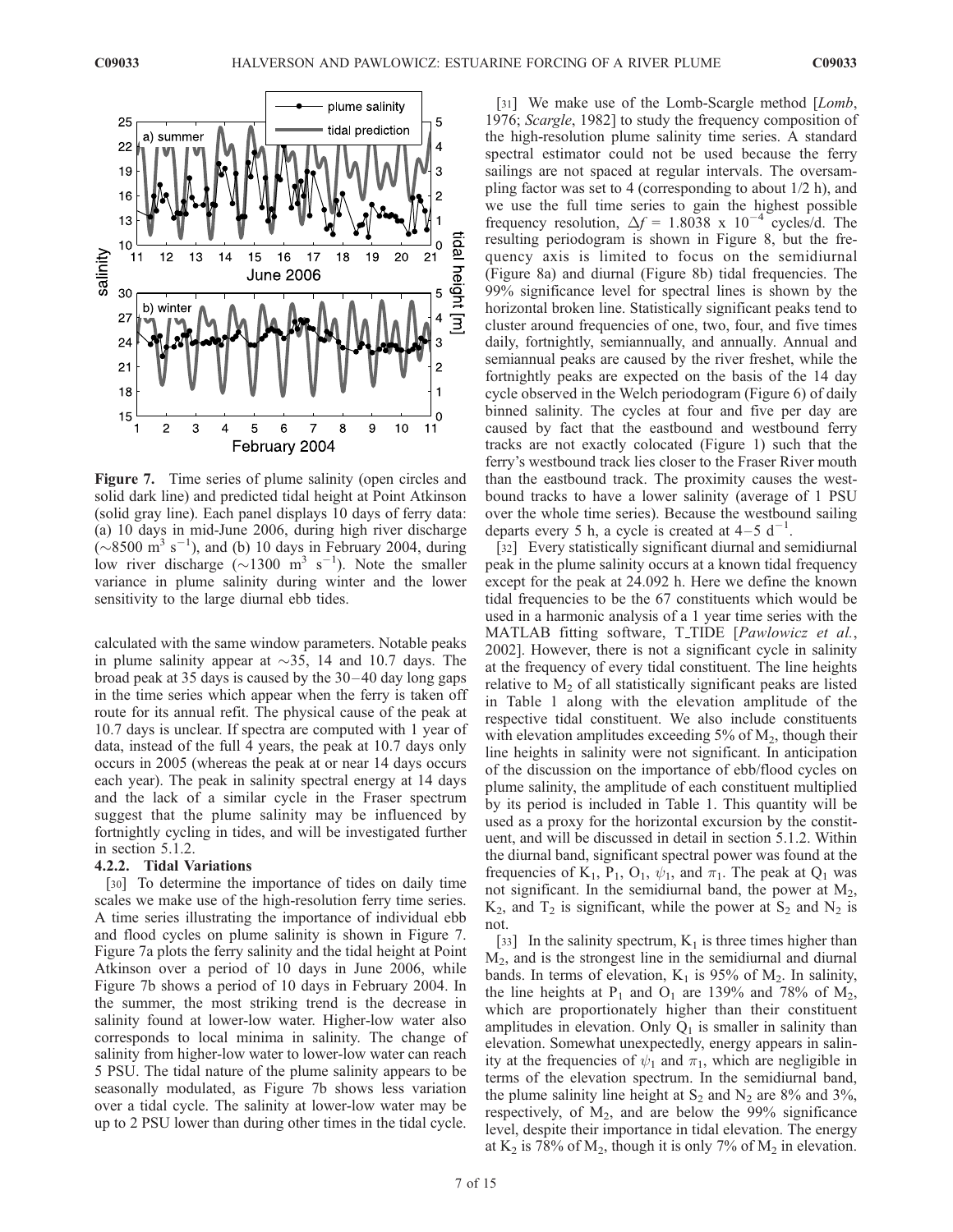

Figure 8. Lomb-Scargle periodogram of plume salinity focused on (a) the semidiurnal band and (b) the diurnal band. The period of each constituent, in hours, is given above its name. Small dots with the vertical solid lines show the sidebands produced by a yearly modulation about the peak on which they are centered. The dashed line shows the 99% significance level. Energy at K1 extends well beyond the y axis upper limit.

Finally, the energy at  $T_2$  is 62% of  $M_2$ , even though it is a very small constituent in elevation with  $\sim$ 2% of M<sub>2</sub>.

#### 4.3. Plume Surface Area

[34] It is possible to estimate the surface area of the plume with a combination of ferry data and satellite images. The ferry track cuts a straight line through the plume. A simple estimate of area can be made by assuming the ferry measures the diameter of a semicircular plume [Pawlowicz et al., 2007]. However, visual inspection of the MODIS images and previous studies [e.g., Tabata, 1972] show that the plume can take on a myriad of shapes. Even so, the length of the ferry track inside the plume should be roughly proportional to the plume surface area. Instead of assuming a particular geometry, the ferry time series of squared length was compared to a time series of area obtained from a series of 92 MODIS images. A regression between the time series of low-pass filtered ferry squared length and satellite measured area was obtained by determining the principal eigenvector of a singular value decomposition analysis. It is this regression that determines the plume geometry and thus the scale factor to apply to the ferry data. For our study, the results of the regression are:

$$
A_{plume} = -725 + 1.42L_{\text{ferry}}^2 \tag{1}
$$

where  $L_{ferry}$  is the length of the track within the plume measured by the ferry.

[35] The final ferry time series, scaled by (1), appears in Figure 9, along with the satellite area and Fraser River discharge. The most outstanding feature is the variability in the plume area. For example, in September 2003, the estimated area varies from  $\leq 0$  to 1000 km<sup>2</sup> (note that the plume can have a negative area; this is just a by-product of the regression with satellite area which was allowed an

offset). We note that some of the variability in plume area is likely caused by the ability of our algorithm to properly find the plume within the transect given the variability in the along-track structure (Figure 3) and a geometrical scaling factor which likely varies in time. Also, we note that the plume may be advected by wind and tides relative to the ferry track, altering our estimate of plume surface area. A low-pass filtered time series (25 day Hamming window) is presented along with the original time series to remove the variability. Plume area varies from  $400 \text{ km}^2$  or less during low-flow periods to as much as  $1,700 \text{ km}^2$  during strong freshets. Variability in the time series, quantified with  $\pm 2$ standard error curves centered on the low-pass time series in Figure 9, is such that the effects of small fluctuations in river discharge are unclear. Only freshets and other large

Table 1. Comparison of Line Heights at Various Tidal Frequencies in the Salinity Spectrum With the Constituent Elevation at Point Atkinson, BC<sup>a</sup>

| Constituent    | Elevation at<br>Point Atkinson | Constituent<br>Horizontal Excursion <sup>b</sup> | Salinity<br>Line Height |
|----------------|--------------------------------|--------------------------------------------------|-------------------------|
| $M_{2}$        | 1.00                           | 1.00                                             | 1.00                    |
| $S_2$          | 0.25                           | 0.24                                             | 0.08 <sup>c</sup>       |
| $N_2$          | 0.20                           | 0.20                                             | 0.03 <sup>c</sup>       |
| $K_2$          | 0.07                           | 0.07                                             | 0.78                    |
| T <sub>2</sub> | 0.02                           | 0.01                                             | 0.62                    |
| $K_1$          | 0.94                           | 1.81                                             | 2.89                    |
| O <sub>1</sub> | 0.53                           | 1.10                                             | 0.78                    |
| $P_1$          | 0.29                           | 0.56                                             | 1.39                    |
| $Q_1$          | 0.08                           | 0.17                                             | $0.04^{\circ}$          |
| $\psi_1$       | 0.02                           | 0.04                                             | 0.99                    |
| $\pi_1$        | 0.02                           | 0.03                                             | 1.31                    |

<sup>a</sup>All quantities are given as ratios to  $M_2$ .

Not significant at 99% significance level.

Constituent horizontal excursion is an estimate of the horizontal displacement caused by the constituent over its tidal period.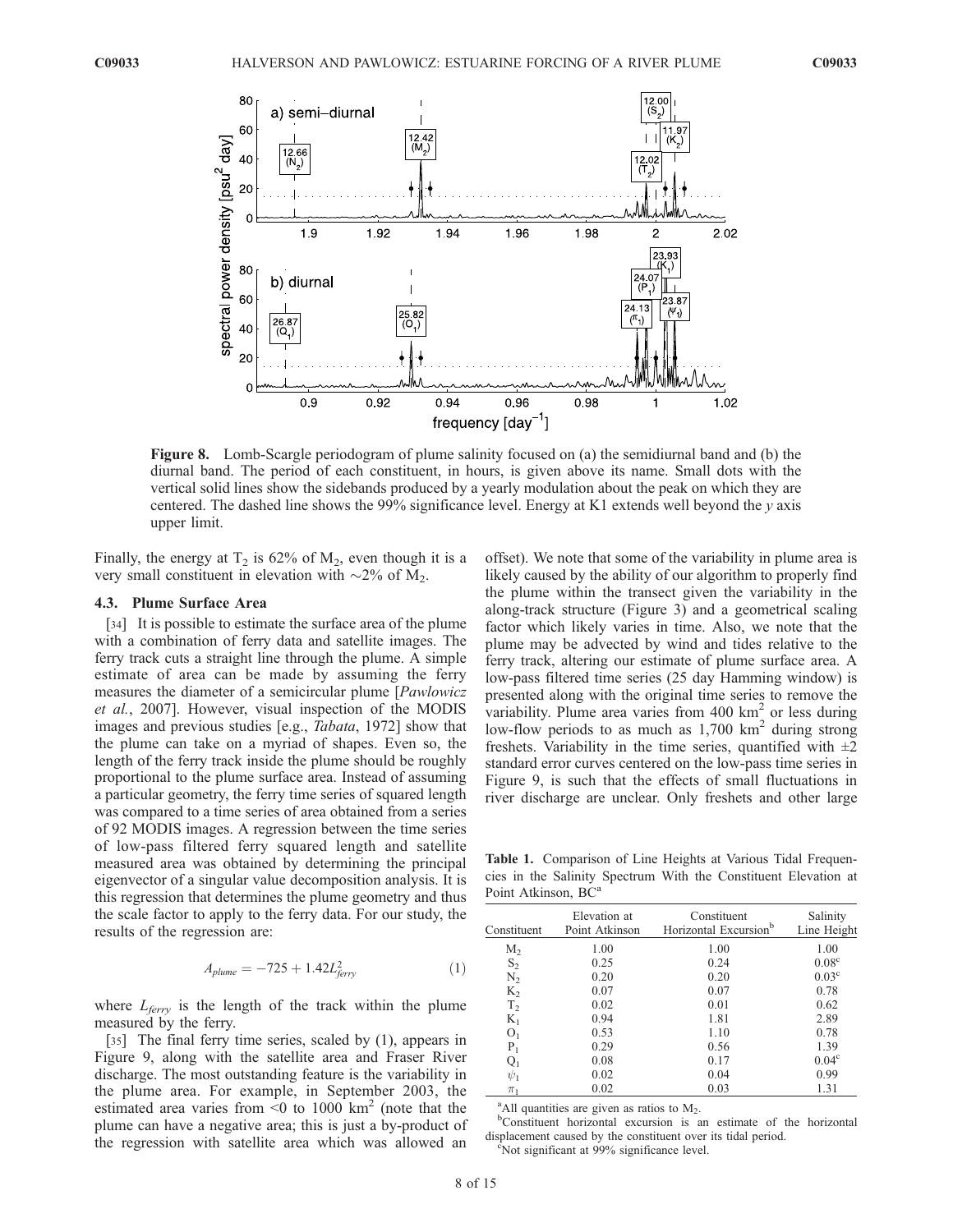

Figure 9. Each panel is a time series of daily mean Fraser River plume surface area: (a) 2003, (b) 2004, (c) 2005, and (d) 2006. The surface area has been scaled by a linear regression to the satellite area time series (solid circles). The thin line is the daily mean area, while the heavy line is the area filtered with a 25 day Hamming window. The thin broken curves surrounding the filtered time series are the  $\pm$ 2 standard error bounds. The Fraser River discharge at the mouth is shown in solid gray.

discharge events (e.g., October 2003 and January 2005) cause statistically significant changes in surface area.

[36] The time series of low-pass filtered plume surface area reveals that the Fraser River appears to set the seasonality in the plume area. To investigate the effect of the Fraser River directly, we plot the plume area as a function of the river discharge (Figure 10). Instead of plotting the original time series, 25 day Hamming window filtered and decimated versions of each are shown. The surface area increases with increasing river discharge, but unlike salinity, which varies quasi-linearly with discharge (Figure 5), the nonparametric fit suggests the area varies proportionately less at high discharge than at low discharge.

# 5. Discussion

#### 5.1. Controls of Plume Salinity

#### 5.1.1. River Discharge

[37] On time scales greater than about 15 days, both the plume salinity and reference salinity decrease linearly with

increasing river discharge. Plume salinity decreases at 1.4 PSU per  $1000 \text{ m}^3\text{s}^{-1}$ , while the reference salinity decreases at a half the rate, 0.7 PSU per 1000  $m^3s^{-1}$ . Because their respective slopes differ, the salinity gradient between them increases with discharge. The plume salinity is 2 PSU fresher than the reference salinity at minimum river discharges, and 8 PSU fresher at maximum flow.

[38] The direct comparison of a spatial mean of plume salinity to river flow presented in Figure 4 is the first to the authors' knowledge. The mean salinity has a special significance because, with some assumptions, it is essentially a measure of the fresh water content in the plume. If the depth of the plume does not vary with river flow, and if the ferry transect is representative of any transect through the plume, our linear track mean becomes a volume mean. With these first-order assumptions, we conclude the Fraser plume contains a higher proportion of fresh water relative to reference water during high river flow than during low river flow. Furthermore the fresh water residence time, defined as the total volume of fresh water divided by input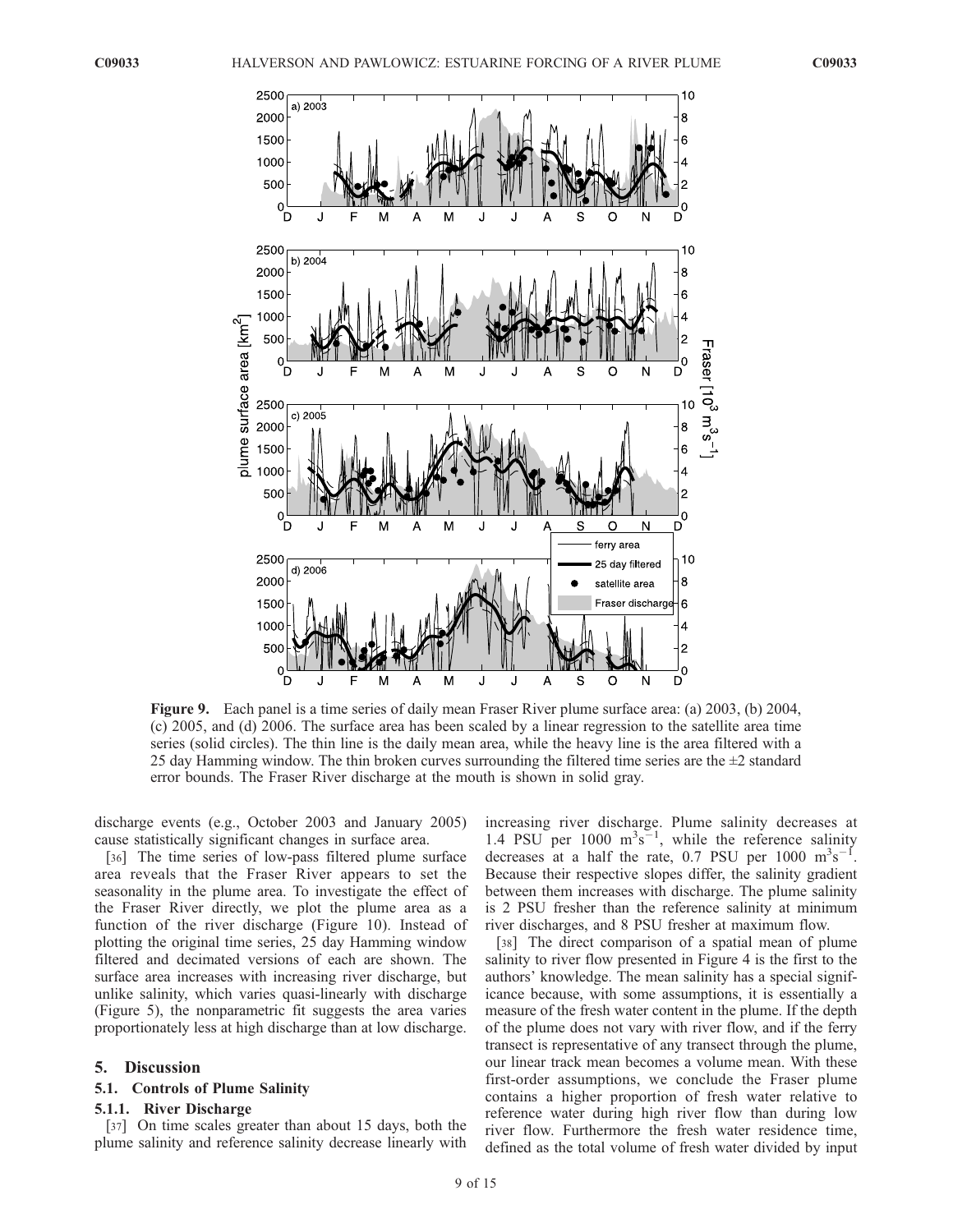

Figure 10. Relationship between 25 day filtered plume surface area and 25 day filtered Fraser River discharge (solid circles). A LOESS nonparametric fit (thick solid line) along with the  $1\sigma$  bootsrapped fit error (thin solid lines) is used to test if the data are consistent with a straight line fit (thick dashed line).

of river flow, is roughly independent of river discharge, because the surface area increases with increasing river discharge. Pawlowicz et al. [2007] quantify this with ferry data in the Fraser plume and calculate a fresh water residence time of about 1 day.

[39] Royer and Emery [1982] observe a correlation between Fraser river discharge and surface salinity on ferry routes north and south of our ferry route. They measure a lag of up to 3 days between river discharge and salinity. We do not observe a lag in our daily binned data, presumably because we sample closer to the river mouth. Comparison of Figure 3, the salinity time series given by Royer and Emery [1982] with Figure 4, suggests that their plume is our reference salinity because the range in salinity is similar.

[40] Other systems show a freshening with increasing river discharge. For example, Figure 6 of Geyer et al. [2000] shows an inverse relation between the salinity 12 km from the river mouth in the Eel River plume and the river discharge. The surface salinity in Amazon River plume shows a seasonal signal, as the low-salinity contours are pushed seaward during winter-spring high flows compared to summer-fall low flows [Lentz, 1995b].

[41] Finally, we address the correlation between river discharge and reference salinity. The reference salinity is not simply the nominal SoG water into which the plume propagates. The correlation between Fraser discharge and reference salinity (Figure 5) is explained by two factors. First, rivers which discharge into the SoG have a discharge cycle which resembles the Fraser, a fact exploited by Pawlowicz et al. [2007] to scale the Fraser discharge to the total fresh water input into the SoG. Second, the plume must lose water through the plume front to conserve volume because it gains water from the river and entrains through the base. Water that has been fluxed through the plume front joins the SoG surface water, or reference water. Because the

Fraser river flow constitutes at least half of the total fresh water input into the SoG, the water fluxed through the front will partly determine the reference salinity. 5.1.2. Tides

# 5.1.2.1. Fortnightly Cycle

[42] The 14 day cycle in plume salinity (Figure 6) is particularly interesting because it is an important subtidal time scale for estuaries. To quantify the relationship between the fortnightly tidal cycle and the plume salinity, a daily measure of the strength of the tide was needed. We chose to use the maximum daily tidal range, or the difference in height between higher-high water and lower-low water. The squared coherence and phase between tidal range and filtered plume salinity was computed by using spectra and cross spectra obtained with Welch's method with a 100 day Hamming window. When the full ferry time series was considered, the maximum squared coherence was 0.34 at 14 days, significant above the 95% level. The 14 day peak was broad, reaching zero coherence at 10 and 20 days. The phase shift was not discernible from zero so that local maxima in salinity were in phase with maxima in daily tidal height.

[43] Visual inspection of a time series of maximum daily range and plume salinity suggest that the their relationship is stronger in the summer than in other seasons. To quantify the seasonal change in the coherence between fortnightly tidal cycling and plume salinity, the full time series was split into 50% overlapping, 184 day segments. The coherence band-averaging used 46 day Hamming windows overlapped by 50%. Figure 11 plots the coherence in each segment as a time series along with the Fraser discharge. The squared coherence is 0.4 or higher and statistically significant in and around the freshet, but is low and statistically insignificant during low river flows.

[44] The change in Fraser plume salinity as a function of the fortnightly tidal cycle may be expected on the basis of the results of Geyer and Farmer [1989]. In the Fraser



Figure 11. Time series of squared coherence at 14 days between maximum tidal height and plume salinity (solid line and open circles). The dashed lines show the 95% significance level from the coherence analysis. Each point is plotted at the center of a 184 day segment over which the coherence was computed. Adjacent segments were overlapped by 50%, introducing some autocorrelation. The shaded area shows the Fraser River discharge at the mouth.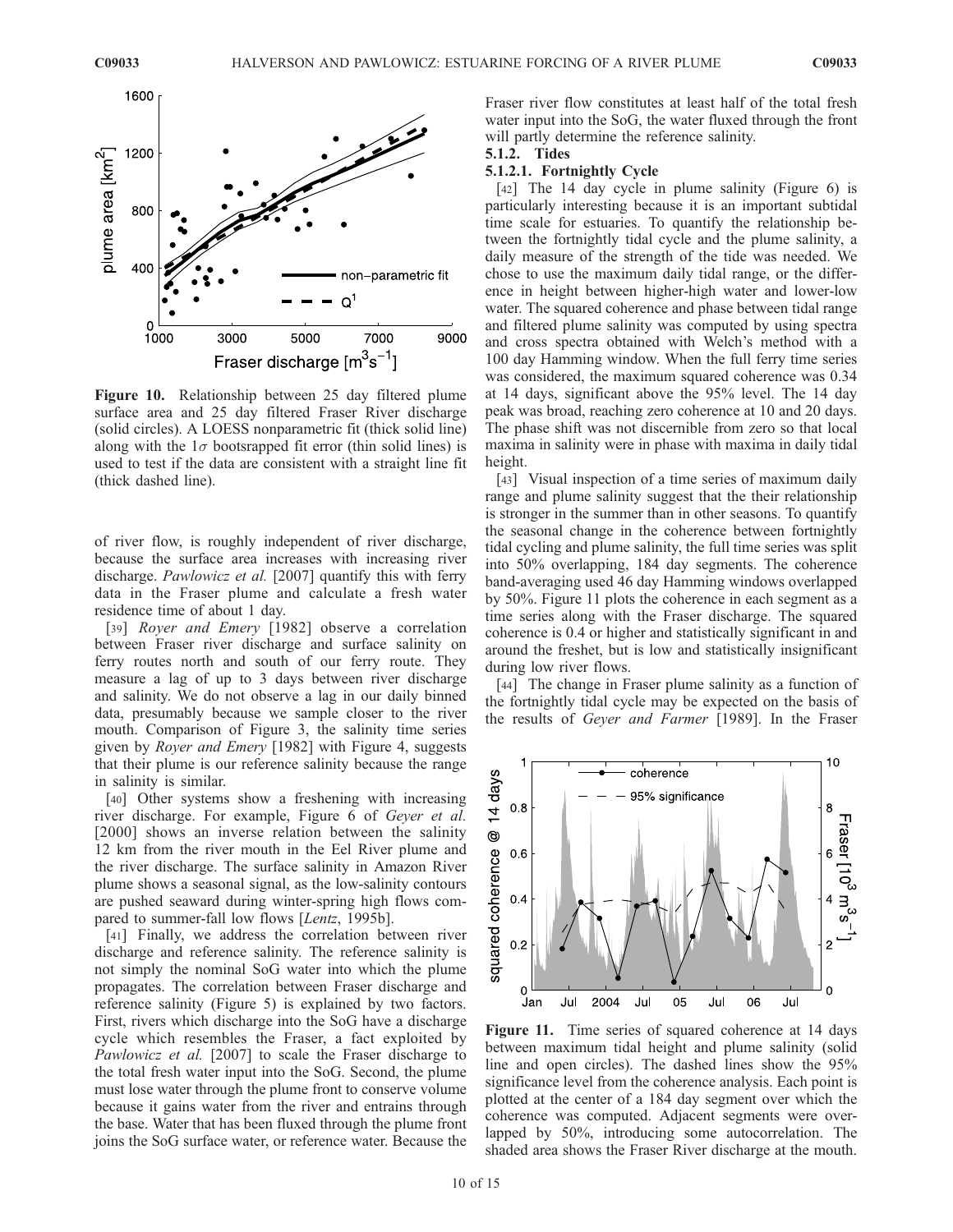estuary, the intensity of mixing at the salt wedge is a function of the tides. During the flood tide, the salt wedge advances upriver and is stably stratified. During an ebb tide, shear increases on the salt wedge halocline until instability mixes fresh water downward and salt water upward. Geyer and Farmer [1989] hypothesize that the amount of mixing should be proportional to the strength of the ebb, and therefore to fortnightly cycling. Strong ebbs, characteristic of spring tides, would more effectively break down the salt wedge, increasing the upward flux of salt. In other estuaries, the fortnightly cycle in mixing has been observed directly. In the Hudson River estuary, *Peters* [1997] finds an insignificant vertical turbulent salt flux across the halocline during neap period ebbs, but a significant flux during spring period ebbs. In the Columbia River Estuary, Jay and Smith [1990] find the stability of the salt wedge to be sensitive to spring/neap cycling, but add that the sensitivity is a function of the river flow. At the highest river flows, the stratification is strong enough to withstand shearing, and the salt wedge is broken down during most ebb tides during low-flow periods. MacCready et al. [2002] present a highly simplified conceptual model of the fortnightly cycle of estuarine structure, useful in the present case to elucidate the mechanism behind the fortnightly cycle in plume salinity. During the well-mixed state (spring tides), relatively high salinity water exits the estuary at the surface, while during the stratified state (neap tides), relatively fresh water exits at the surface. The Fraser Estuary, however, restratifies much faster than the MacCready et al. [2002] model, and during spring tides it does not remain fully mixed during all phases of the tide.

[45] On the basis of the studies in the Fraser, Columbia, and Hudson River estuaries, we suggest that the 14 day cycle in plume salinity observed in the Fraser plume is caused by the fortnightly cycle of mixing in the estuary. Ebb tides during times of maximum tidal amplitude in the fortnightly cycle would create a higher upward salt flux than weak ebb tides. The increased upward flux exports higher-salinity water out of the estuary in the seaward moving upper layer. When ebb tides are weak, the shear is not strong enough to break down stratification. Thus upper layer water glides over the salt wedge, exits the estuary with relatively little mixing, and becomes the plume.

# 5.1.2.2. Ebb/Flood Cycles

[46] The Lomb-Scargle periodogram (Figure 8) illustrates the tidal nature of the plume. The periodogram revealed two key features: First, the relative strength of the diurnal lines compared to the semidiurnal lines, and second, the existence of lines in the salinity spectrum at frequencies of minor tidal constituents.

[47] Here we develop a simple conceptual model to explain the relative strength of the diurnal lines to the semidiurnal lines. The salinity in the upper 5 m of the water column at a mooring 6.3 km directly seaward from the Fraser River mouth was shown by Crean et al. [1988] to be highly influenced by tides (we note in addition that the river discharge was high during their study). Geyer and Farmer [1989] and Kostaschuk and Atwood [1990] have shown that the salt field is advected up to 20 km during a tidal cycle. Therefore we take advection of a horizontal salt field as the dominant process setting the plume salinity field on tidal time scales. If each tidal constituent independently contributes to the total advection, we can estimate a per constituent excursion by integrating its velocity over the ebb phase. However, tidal currents are not available near the Fraser River mouth, so we use tidal amplitude as a proxy for velocity. This approximation is roughly justified in the southern SoG on the basis of the model results of Foreman *et al.* [1995]. At Tsawwassen (gauge 20), the ratio  $K_1/M_2$  is 1.03 in terms of elevation. Offshore of Tsawwassen in midstrait (station d), the ratio  $K_1/M_2$  is 0.68 in terms of velocity. Therefore, because velocity is proportional to amplitude, excursion becomes the period of the constituent multiplied by its elevation. The results for each constituent are given in Table 1. The longer period of the diurnal constituents amplifies their importance, which is the general behavior seen in the plume salinity spectrum where the diurnal lines are typically higher than the semidiurnal lines. For example, the ratio  $K_1/M_2$  is 2.89 in salinity and 1.81 in excursion, but only 0.94 in elevation. As with  $K_1$ , the strong lines at  $P_1$  and  $O_1$  relative to  $M_2$  reflect their importance in terms of excursion in our simple model.

[48] The amplification of diurnal lines was also found further away from the Fraser river mouth in the ferry time series of Royer and Emery [1982]. As the tide ebbs the southward streaming currents advect the plume southward into the southern ferry track (see Royer and Emery [1982, Figure 1] for a map of the route). The decrease in salinity by advection is enhanced by the increase of river discharge caused by the ebbing tide. Qualitatively our results are consistent. However, our ferry route is measuring changes of salinity within the plume itself whereas Royer and Emery [1982] observe changes as the plume is advected into the ferry track.

[49] The existence of lines in the plume salinity spectrum at the frequencies of tidal constituents with very small or negligible amplitudes ( $\psi_1$ ,  $\pi_1$ , and T<sub>2</sub>) is caused by the Fraser River's strong annual effect on plume salinity. These lines can be understood in terms of the effects of modulating a high-frequency signal (the ''carrier,'' here the diurnal and semidiurnal cycles), by a low-frequency signal (here the Fraser annual cycle). When the modulation is by an annual cycle, the sidebands will lie  $\Delta f = 1/365 \text{ d}^{-1}$  on each side of the carrier, potentially interfering with peaks of true astronomical origin. Astronomically,  $T_2$  is the major elliptic wave of  $S_2$ ,  $\psi_1$  is the elliptic wave of  $K_1$ , and  $\pi_1$  is the elliptic wave of  $P_1$  [e.g., *Melchior*, 1966].

[50] To investigate the effect of an annual modulation on diurnal and semidiurnal cycles in plume salinity, Figure 8 contains marks identifying the locations where annual sidebands should occur for the lines at the  $M_2$ ,  $K_2$ ,  $O_1$ ,  $P_1$ , and  $K_1$  frequencies. The markers are centered about the main peaks and denoted by small dots with vertical lines. Each tidal frequency marked with 1 year modulations shows sidebands, but not all sidebands are statistically significant. In the diurnal band, the significant energy at  $\psi_1$ , and  $\pi_1$  (and the nontidal 24.00 h line) are sidebands of  $K_1$  and  $P_1$ . In the semidiurnal band, the  $T_2$  line height is significant. Energy appearing at  $T_2$  could be an annual sideband of  $S_2$ , but the energy at  $S_2$  is only 8% of  $M_2$ . Thus it is not clear why the line height of  $T_2$  is as high as it is.

#### 5.1.2.3. Seasonality of Tidal Effects

[51] Figures 7 and 11 reveal that the effect of tides on the Fraser plume salinity is a function of river discharge. Tidal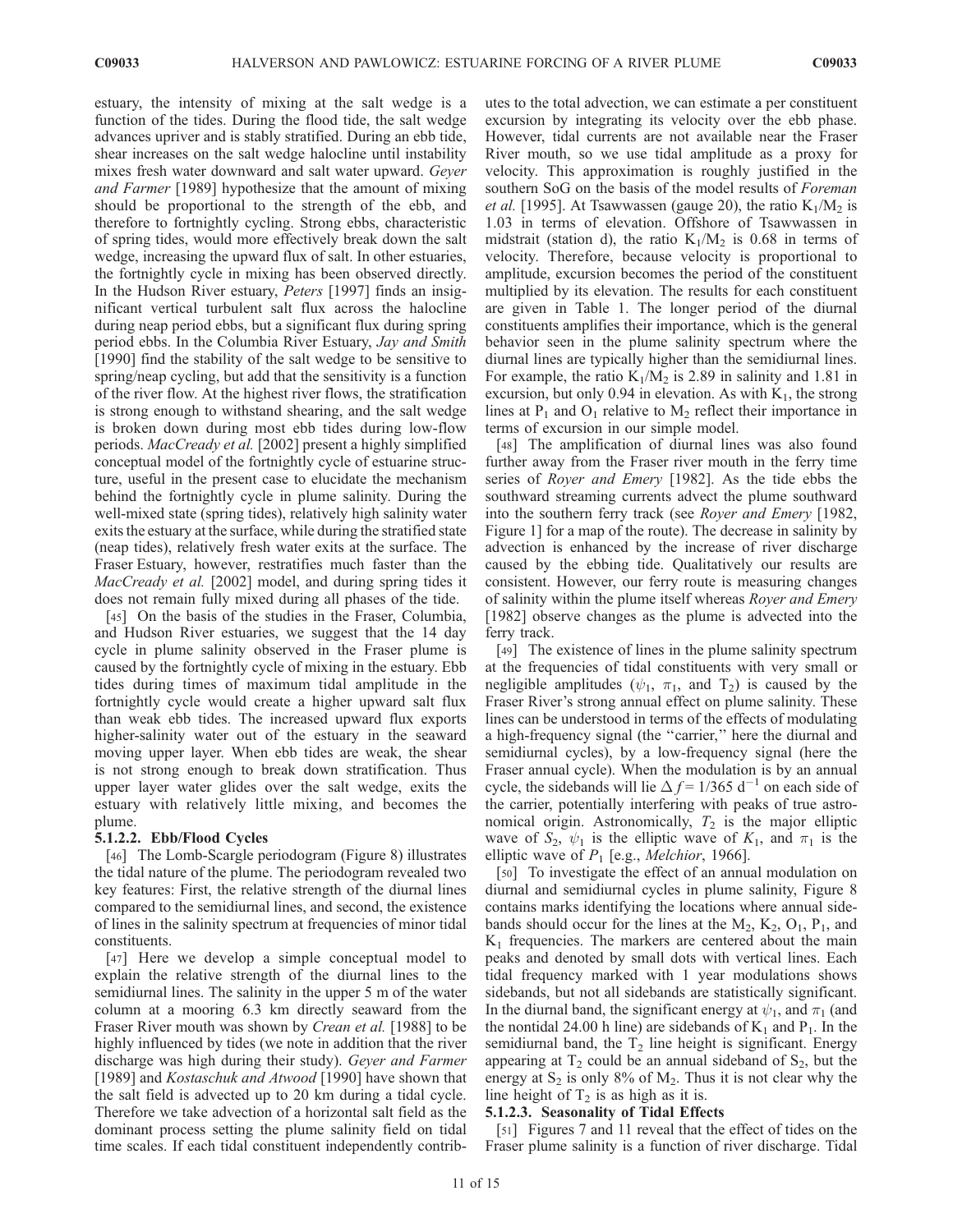variations in salinity are maximized during high river flow and minimized during low flow. To explain this observation, the effects of river discharge on the estuarine salt field must be considered.

[52] Estuarine salinity structure varies with river discharge and tides. In steady state (zero net salt flux), river flow sets the length of the salt intrusion and vertical stratification [Hansen and Rattray, 1965; Chatwin, 1976]. Time-dependent behavior becomes important when the forcing time scale is equal to or less than the adjustment time scale [Hetland and Geyer, 2004]. Kranenburg [1986] shows that the adjustment time is a function of river discharge and length of an estuary, and that it is a fraction of the "fresh water advective time scale,"  $\tau_f = L/u_f$ , where L is the length of the salt intrusion and  $u_f$  is the fresh water velocity.

[53] Utilizing the results for the structure of an estuary based on the work of Hansen and Rattray [1965], Chatwin [1976], and *Kranenburg* [1986] along with the work specific to the Fraser estuary by Stronach [1981], Crean et al. [1988], Geyer and Farmer [1989], and Kostaschuk and Atwood [1990], we describe a conceptual model for the combined effects of tides and river flow on the plume salinity. The model will be discussed in terms of the differences between winter and summer flows.

[54] In winter, *Kostaschuk and Atwood* [1990, equation (1)] predict that the tip of salt wedge will be located 36 km upriver at high water and 21 km upriver at low water, meaning the salt wedge is always upstream of the river mouth. This suggests that water at the river mouth will always be mixed because most mixing occurs at the salt wedge. Water mixed into the upper layer will have a relatively high salinity because the salt wedge salinity is higher in winter than summer [Stronach, 1981]. The effects of tides on salinity should be minimal, because a single tidal cycle will only advect mixed water up and down the river near the mouth while the stronger salinity gradients remain upstream. Fortnightly changes in the strength of mixing on the ebb tide may be important, but water at the river mouth and in the plume will always be mixed because it is further downstream of the salt wedge in winter than in summer.

[55] In summer, the plume has a lower salinity because more fresh water is coming from the river, and because the salt wedge has a lower salinity than in winter [Stronach, 1981]. The tidally averaged length of the salt intrusion will be shorter in summer because the river discharge is higher, creating a smaller surface area for mixing. Tidal effects will be stronger, because the salt wedge will lie 18 km upriver from the river mouth at high water and at the river mouth at low water. At low water the salt wedge is essentially flushed out of the river, which brings relatively fresh water to the near-field plume. The effect will be particularly strong once per day because the excursion due to  $K_1$  is twice as large as  $M<sub>2</sub>$ . During strong ebbs in the fortnightly cycle, mixing is enhanced, and the plume salinity will be, on the average, a few PSU higher than during weak ebbs.

### 5.2. Controls on Plume Area

#### 5.2.1. River Discharge

[56] Considerable variability characterizes the daily plume surface area time series (Figure 9), most of which lies in a frequency band not associated with physical

forcing. Therefore much of it is likely caused by the shortcomings of using a 1-D ferry transect or by limitations of the plume finding algorithm. Previous estimates of surface area in other systems have also contained significant errors. Garvine [1975] estimates the Connecticut River plume surface area with a series a 1-D transects, and while it is clearly correlated with river flow, significant unexplained variability remains. However, after removing variations of less than 25 days, the surface area of the Fraser River plume clearly increases with river flow. A linear regression shows that the area increases from 400  $\text{km}^2$  to 1400  $\text{km}^2$  at rate of 140 km<sup>2</sup> per 1000 m<sup>3</sup> s<sup>-1</sup>. While a straight line fit appears to describe the relationship well, the nonparametric fit in Figure 10, is slightly concave downward.

[57] The suitable theory for determining the relationship between surface area and river discharge will depend in part on the dynamics of the plume at the mouth. The mouth Rossby number,  $R_o = U/fL_{mouth}$ , calculated using the mean annual fresh water outflow and mouth dimensions in Geyer and Farmer [1989], is 4.4. The mouth Kelvin number,  $K_m = L_m/L_d$ , where  $L_d$  is the deformation radius ( $\sim$ 7 km), and  $L_m$  is the width of the river mouth [*Garvine*, 1987], is roughly 0.13. Both numbers indicate rotation will be unimportant at the river mouth.

[58] The effects of buoyancy relative to momentum will become evident at a distance  $l_m = M^{3/4}B^{-1/2}$  from the river mouth, where  $M$  and  $B$  are the initial fluxes of momentum and buoyancy, respectively [Fischer et al., 1979]. To estimate this distance, the momentum flux is written as UQ, and the buoyancy flux written as  $g'Q$ , where U is the river inflow velocity,  $Q$  is the volume flux of fresh water, and  $g'$  is reduced gravity. After substitution, the length scale becomes:

$$
l_m = \frac{U^{3/4}}{g'^{1/2}} Q^{1/4}.
$$
\n(2)

In estimating  $l_m$  we use the observed minimum and maximum river discharge, measurements of the outflow velocity at or near the river mouth from Ages [1979] and MacDonald and Geyer [2004], and assume g' ranges from 0.1 to 0.2 m s<sup>-2</sup>. In the Fraser plume,  $l_m$  ranges from 20 m (winter) to 36 m (summer). This very short distance suggests that buoyancy forcing is always important, and that water issuing from the mouth will not behave as a pure jet.

[60] Further away from the mouth, rotational effects are evident in aerial photographs [*Tabata*, 1972] and drifter tracks [Crean et al., 1988]. Idealizing a river plume as an anticyclonic rotating bulge in cyclostrophic balance, without rotation, Yankovsky and Chapman [1997] find a bulge radius

$$
r_s = R_d \frac{(3 + F^2)}{(2 + F^2)^{1/2}},\tag{3}
$$

where  $R_d$  is the outflow internal deformation radius,  $(g'h_o)^{1/2}/f$ , F is the outflow Froude number,  $U/(g'h<sub>o</sub>)^{1/2}$ ,  $h<sub>o</sub>$  is the outflow depth, and  $g'$  is the reduced gravity. When the inflow is weak or the density difference large ( $F \ll 1$ ), the bulge radius is 4.24 $R_d$ , while for strong flows or small density differences ( $F \gg 1$ ), the bulge radius is  $Uf^{-1}$ .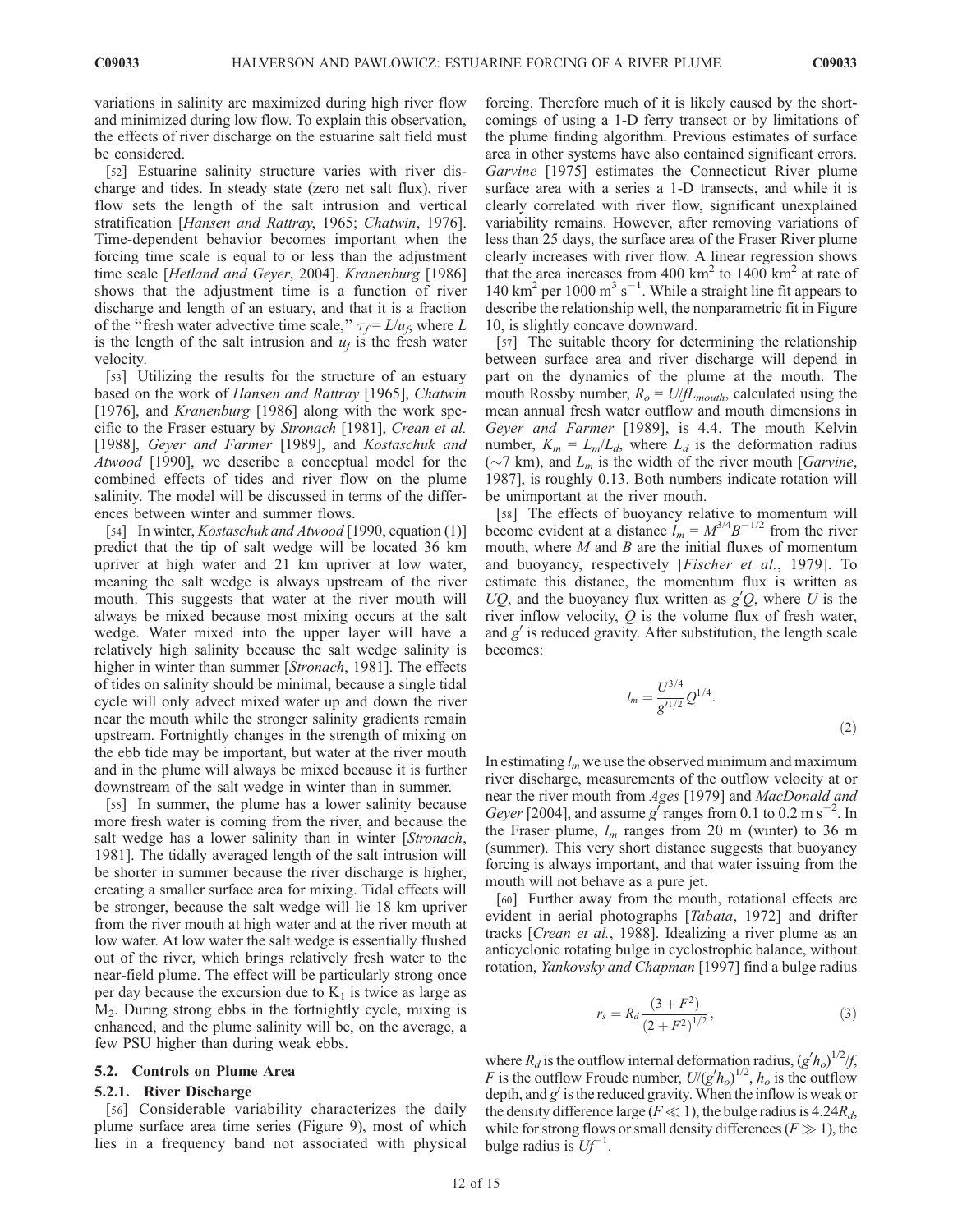[61] From the plume area time series (Figure 9), the length scale of the plume, assuming it is a semicircle for simplicity, ranges from 16 km (winter) to 32 km (summer). If  $F \gg 1$  for the Fraser outflow, then  $r_s$  would range from 10 km (U = 1 m s<sup>-1</sup>, f = 10<sup>-4</sup>) to 20 km (U = 2 m s<sup>-1</sup>), smaller than the observations. If  $F \ll 1$ ,  $r_s$  ranges from 19 km (winter:  $\Delta S = 5$ ,  $h<sub>o</sub> = 5$  m) to 32 km (summer:  $\Delta$  S = 15,  $h_o$  = 5 m), in closer agreement to our observations.

[62] The low-Froude-number limit is likely more appropriate even though the observed outflow is supercritical at the mouth [MacDonald, 2003] because dissipative processes and mixing in the near-field plume [Cordes et al., 1980; MacDonald et al., 2007], not accounted for in the theory, quickly reduce the flow speeds. Taking the reduced gravity to be proportional to river discharge (as was shown in Figure 5), we find that the plume area then varies linearly with discharge and outflow depth,  $A \propto Qh_o$ . The straight line fit in Figure 10 falls within the  $1\sigma$  error of the nonparametric fit, suggesting the Yankovsky and Chapman [1997] model is appropriate, though we note the curvature in the nonparametric fit more closely follows a  $Q^{1/2}$  dependence. Such a scaling was also found by Warrick and Fong [2004] for other plumes, but this was derived by squaring the buoyant jet length scale (2), which is not appropriate in this case because  $l_m$  is so small. It is possible that variations in the outflow depth  $h<sub>o</sub>$  can account for this difference but we cannot easily test this. However it should be noted that the Fraser plume, with its short residence time [Pawlowicz et al., 2007], is not really in steady state [see also Hodgins et al., 1994], so the rotating bulge idealization may not be as useful as it is in other situations [e.g., Chant et al., 2008]. 5.2.2. Tides

[63] The time series of plume area (Figure 9) appears to contain a large periodic signal superimposed on the seasonal Fraser cycle. A power spectrum of the plume surface area (not shown), computed with the same spectral method and windowing parameters used to estimate the periodogram of plume salinity (Figure 6), shows that the spectral energy is primarily concentrated in the  $8-15$  day range. Thus there is little or at least ambiguous evidence of fortnightly cycling in the plume surface area, unlike salinity. The Fraser has little spectral energy in the  $8-15$  day band, and thus it is not likely causing the 8–15 day variance in plume area. Advection of the plume by wind relative to the ferry track may complicate the surface area time series. Estimates of plume area on weekly time scales or shorter would likely be affected.

[64] At the semidiurnal and diurnal scales, a Lomb-Scargle periodogram of track-by-track surface area reveals a noisy red spectrum. There are no significant cycles at any of the main tidal constituents. Intuitively, the plume surface area should be larger at low water because the river discharges more water than at high tide. However, it is likely that any significant cycle in area is buried in noise due to physical variability and sampling errors.

[65] Tidal effects are evident in the along-strait location of the plume. Advection by tides in the SoG are on the order of 10 km, so we would expect to see changes in the offshore extent of the plume by tidal advection. A Lomb-Scargle periodogram of the position of the offshore extent shows tidal lines, though they are somewhat weaker than those of

plume salinity. At longer scales, a Welch PSD of daily averaged offshore extent shows broad ( $\Delta t \approx 10$  days) energy peak at 15 days, and the effect appears stronger in summer.

# 6. Conclusion

[66] With a novel data set based on an instrumented ferry we have been able to identify how river discharge and tides set the near-field salinity of a river plume, and how river discharge sets the plume surface area. The temporal resolution is fine enough to resolve tidal effects in the diurnal and semidiurnal bands, and the length is of sufficient duration to identify seasonal changes.

[67] Plume salinity is a quasi-linear function of river discharge on time scales of 25 days or more, and ranges from 25 PSU at 1000  $\text{m}^3 \text{ s}^{-1}$  to 15 PSU at 8000  $\text{m}^3 \text{ s}^{-1}$ . The plume contains more fresh water at high river discharge than low, but the fresh water residence time is roughly constant throughout the year.

[68] The tides operate on the plume salinity over three time scales, semidiurnal, diurnal, and fortnightly. The plume is fresher at lower-low water than higher-high water. The low-salinity water originates from the river as the discharge increases during the ebb cycle. On a single large ebb during the summer, the mean plume salinity can drop as much as 5 PSU. In winter during low river flows, the amplitude of tidal signal is reduced and changes of about 1 or 2 PSU at the end of a large ebb tide are common. On fortnightly scales, particularly during summer, the plume salinity fluctuates in phase with the daily maximum tidal height, being fresher during neap tides and saltier during spring tides by a few PSU. Both the ebb/flood and fortnightly tidal cycles are superimposed on the river flow seasonal cycle, and the magnitude of their effects increases with increasing river discharge.

[69] We were able to ground-truth estimates of surface area seen by the ferry with remote sensing data. Errors inherent in using the ferry to estimate surface area likely dominate natural high-frequency variations. On longer time scales, plume surface area is proportional to the river discharge at the mouth. On the basis of the low-pass filtered time series, the plume area ranges from  $200-500$  km<sup>2</sup> at low river flow to  $1000 - 1500$  km<sup>2</sup> during freshets. A linear fit to the discharge versus area yields an increase in  $140 \text{ km}^2$  per  $1000 \text{ m}^3 \text{ s}^{-1}$ . Rotation and buoyancy appear to govern the plume surface area according to the Yankovsky and Chapman [1997] surface advected plume formulation. Inertial effects appear to be irrelevant in the larger-scale plume structure because the high-outflow Froude number limit of (3) substantially underpredicts the surface area. Although the low-outflow Froude number limit of the Yankovsky and Chapman [1997] estimates the magnitude of the plume surface area well, it predicts a linear relationship, while there is a weak curvature in the data.

[70] The strong modulation of tidal effects by river flow on the plume salinity complicate the idea of categorizing the section of the plume sampled by the ferry as a near field. The enhanced tidal effects at high river flow suggest the ferry samples the near-field plume, while in winter it appears that the near-field plume remains much closer to the river mouth (or does not exist) because observed tidal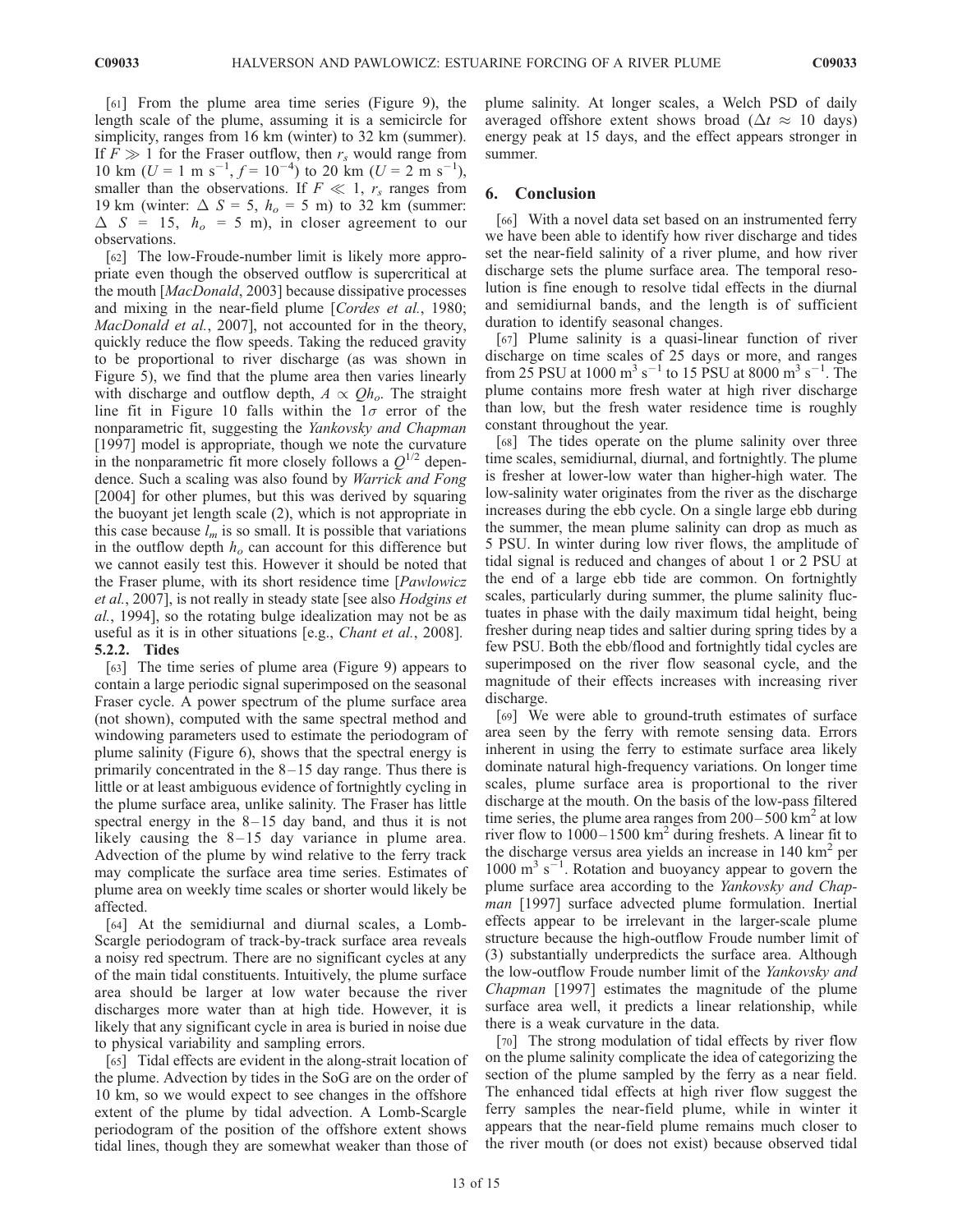

Figure B1. Shown is a typical salinity transect through the plume, taken during a time of moderate river discharge  $(\sim]3000 \text{ m}^3 \text{ s}^{-1}$ ). The thin gray line is the original data, and the heavy black line was filtered with a sliding boxcar 1/10th the width of the transect. The plume is defined as part of the transect having a salinity lower than  $S_{ref} - S_{offset}$ .

effects are weak. The changing character of the estuary and river plume with river flow resembles the results of Garvine [1975] in the Connecticut River Estuary where the sharpest salinity gradients move out of the estuary at high flows. Likewise we suggest that the dependence on river flow of the location of the salt wedge with respect to the river mouth causes the winter/summer differences in the Fraser Estuary and plume.

[71] The Fraser River near-field plume and estuary also appears to be a close relative of the Columbia in a few respects. First, the systems are very strongly forced; they share a similar tidal range, mouth width, and river discharge (though much of the seasonality of the Columbia has been diminished by dams). Both exhibit a low mouth Kelvin number, signifying the importance of momentum in defining the dynamics at the river mouth. Second, both systems exhibit a change in mixing at the salt wedge as a function of the fortnightly tidal cycle. The analogy between the systems likely ends in the far field of the river plume, where wind is the dominant external force. The Fraser lies within a nearly enclosed system while the Columbia discharges onto a shelf. This may affect the far-field dynamics in two respects. First, the Fraser plume may span the SoG and reach a lateral barrier. Second, the Ekman flows driven by wind are very important in coastal shelf systems, whereas wind driven circulation in the SoG will likely respond differently.

### Appendix A: Fraser Discharge at the Mouth

[72] Most references to the Fraser River flow refer to the volume discharge measured at the Water Survey of Canada's Hope, BC, gauge station (ID 08MF005). It lies 120 km upstream of the mouth and is the nearest active station to the mouth that does not experience tidal fluctuations. Pawlowicz et al. [2007] have shown that the discharge at the Port Mann bridge (08MH126), 35 km upstream of the mouth and downstream of all major tributaries, can exceed the Hope discharge by 20% in the summer and nearly 100% in the winter. These results were obtained from a linear regression between the weekly mean discharge at Hope and the discharge at Port Mann. However, for this study we require data which captures the river discharge on daily time scales.

[73] Discharge is not measured at Port Mann, though daily data from a model run by the Water Survey of Canada is available for limited times. Model output at Port Mann is not available for the years 2003 – 2006. To estimate the river discharge at Port Mann for the years 2003 – 2006, we developed a relationship between discharge at Port Mann and Hope from historical data and then apply the results to the Hope discharge from 2003 to 2006. To account for the contribution of ungauged small rivers, a regression was used to scale the Chehalis River (08MG001) to represent the sum of all the small drainage rivers and creeks that join the Fraser downstream of Hope (the Chehalis is a relatively small river with a gross drainage area of 383  $\text{km}^2$ ).

[74] The regression was performed between the flow at Port Mann minus the Fraser River at Hope minus the Harrison River and the Chehalis River (the Harrison River, 08MG013, is the largest tributary of the Fraser downstream of Hope). Thus, the flow at Port Mann would be represented by:

$$
Q_{PortMann} = Q_{Hope} + Q_{Harrison} + a + bQ_{Chehalis}
$$
 (A1)

where  $Q$  represents volume discharge and  $a$  and  $b$  were determined by a least squares regression to be 112 and 7.71, respectively. A 10 year span, from 1983 to 1993, of daily discharge was used in the analysis. The Chehalis time series was lagged by 1 day, reducing the standard deviation of the residuals by 10% compared to the original fit. The result of the fit is a straight line with about  $500 \text{ m}^3 \text{ s}^{-1}$  of scatter, while only a small fraction points miss by a larger margin.

# Appendix B: Defining the Plume

[75] River plumes have several unique properties which distinguish them from ocean water, but salinity is the easiest to measure. A typical transect of salinity as a function of along-strait distance, taken during a time of moderate river discharge, is shown in Figure B1. The  $x$  axis is reversed because 0 km lies near Tsawwassen, on the eastern side of the SoG, and 55 km is on the western side. In this example, and in the majority of transects, the plume is found in the southeastern half of the transect, and is apparent by the dip in salinity between 0 and 30 km. At greater along-strait distances (northwest of the plume, near Vancouver Island), the salinity is roughly constant.

[76] The plume is defined as the part of the transect which has a salinity  $S \leq S_{ref} - S_{offset}$ . The reference salinity is the spatial mean of salinity between 45 and 50 km, which lies outside the plume (see Figure 3). It is calculated for each individual transect. In some respects  $S_{offset}$  is arbitrary, so we have decided to make it a linear function of the reference salinity. It varies between 0.4 to 1.8 PSU. It is highest during periods when the reference salinity is low, which corresponds to times when the difference between the plume salinity and reference salinity is highest. If the